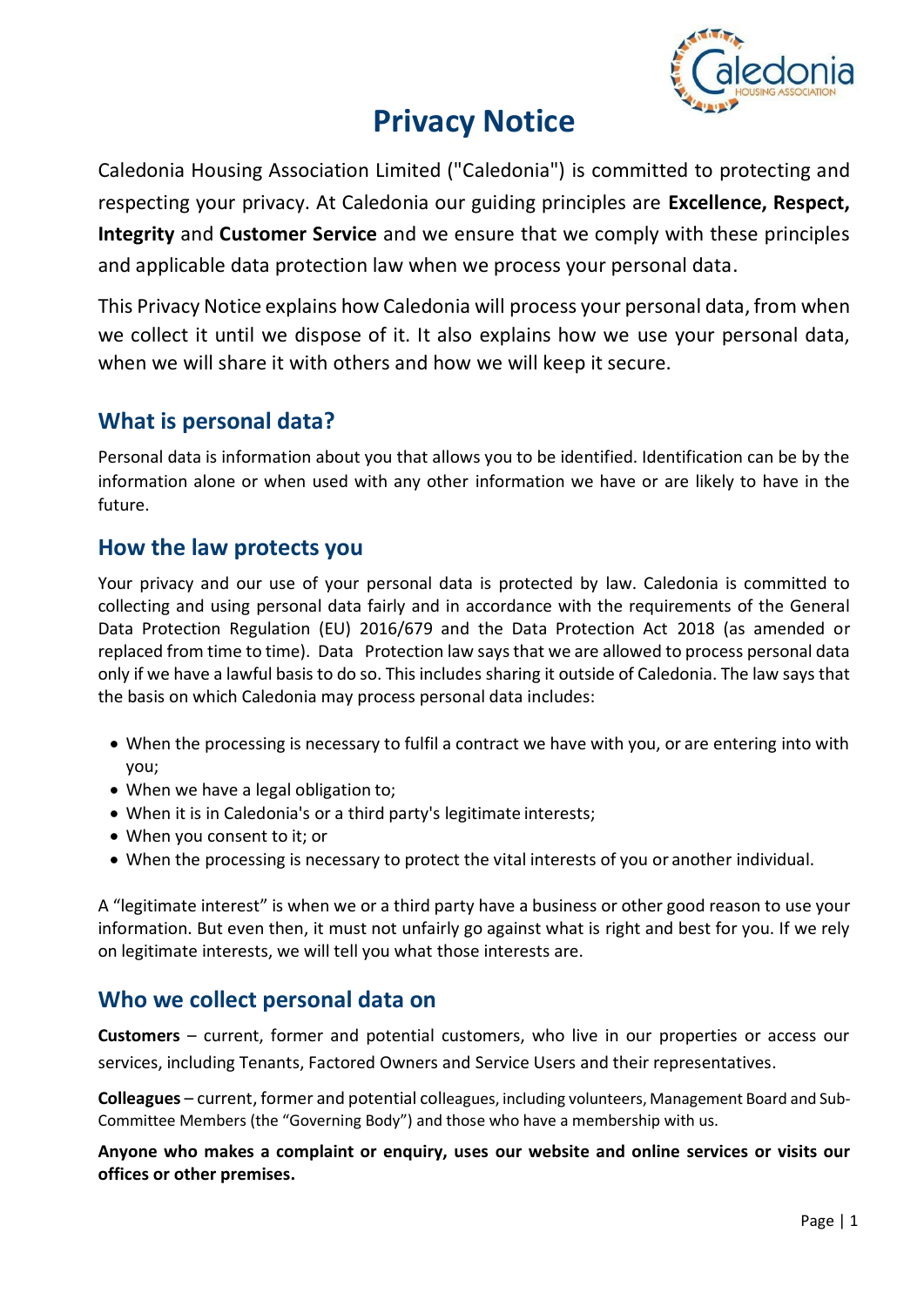

# **Recording of Telephone Calls**

Caledonia Housing Association records all telephone calls for training and monitoring purposes. Callers are informed that calls are recorded via a recorded message.

The ability to stop call recording is in place and this will be used in cases where:

- Bank Account details are being given
- Credit or Debit Card details are being given
- Other sensitive information is being transferred to the member of staff
- The caller has requested that the call not be recorded

The recordings will be stored on a secure server for review and monitoring purposes and are only available to authorised staff members. These recordings will be stored for a maximum period of 6 months and from there will automatically be deleted from the server. Once deleted these files are not be recoverable.

Any requests for information involving recorded calls will be managed in accordance with our Subject Access Request procedures. Any recordings downloaded for these purposes are stored in the Associations document management system in a private vault, only accessible by authorised staff members and are retained in line with the Association's retention schedule.

# **Sharing Data – COVID 19**

As a result of current government advice around responding to the challenges presented by Covid-19, it may be necessary for us to record instances where tenants, owners and customers have been affected by the virus or are otherwise self-isolating, and that we share this information with contractors and relevant third parties where necessary to safeguard public health and safety, and to manage service delivery in accordance with government guidelines.

## **Who we are**

Caledonia is a Registered Social Landlord in Scotland. We are a Scottish Charity (Scottish Charity No. SC013988) and a registered society under the Co-operative and Community Benefit Societies Act 2014 – Reg No. 2343R(S) with our registered office at 5 South St John's Place, Perth, PH1 5SU.

Caledonia is the parent body in the Caledonia Housing Association Group ("the Group")

Caledonia is the controller of your personal data, this means we decide how your personal data is processed and for what purposes.

# **How to Contact Us**

Telephone: 0800 678 1228 Email: [info@caledoniaha.co.uk](mailto:info@caledoniaha.co.uk) Address: 5 South St Johns Place, Perth, PH1 5SU Opening Times: Monday to Thursday 9am – 5pm and Fridays 9am – 4pm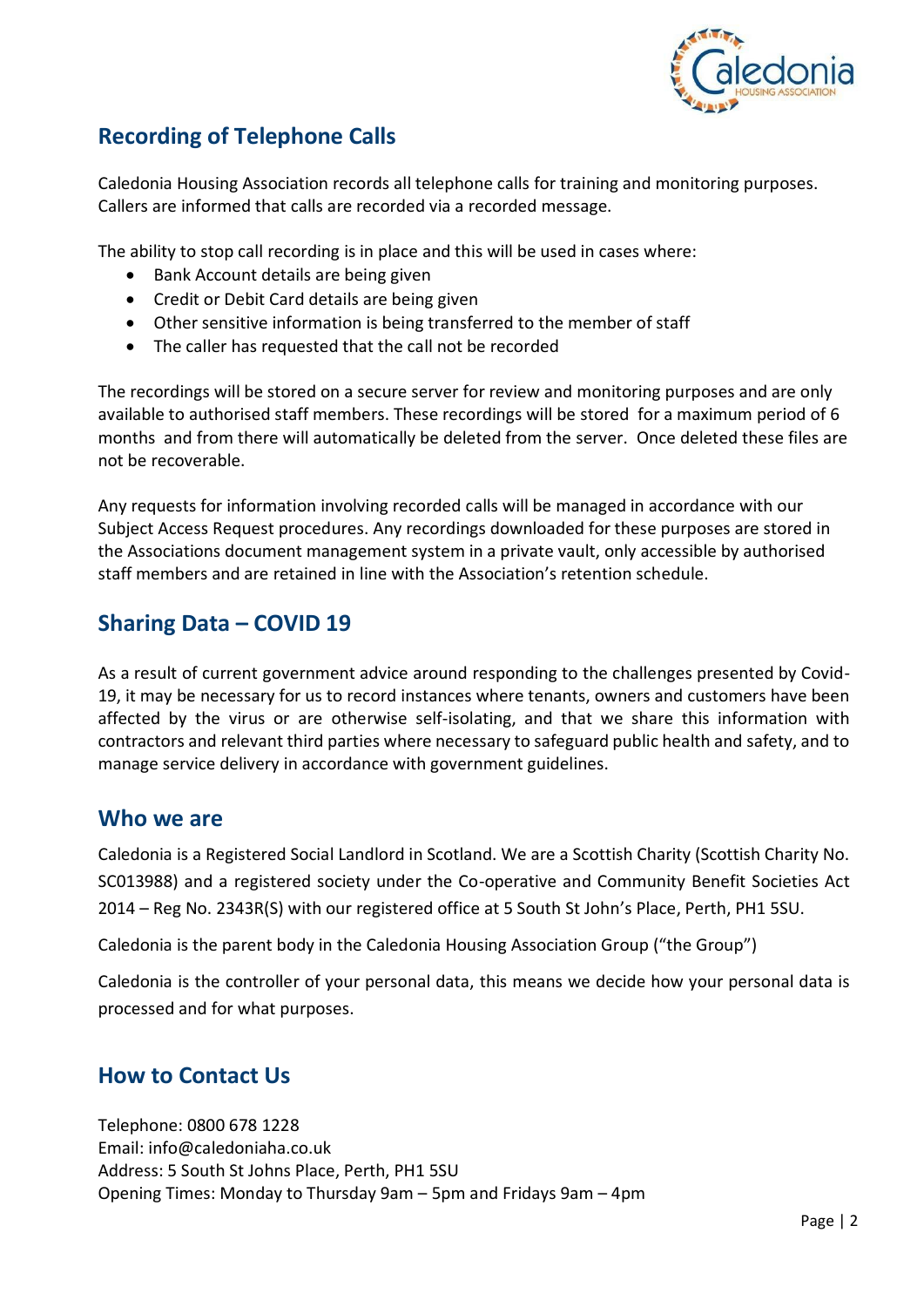

# **Our Data Protection Officer**

We have a **Data Protection Officer**, who is responsible for monitoring our compliance with Data Protection, and is available for you to contact if you have any concerns over how we handle your personal data or if you want to make a request to access your personal data. You can contact our [Data Protection Officer](mailto:CaledoniaDPO@caledoniaha.co.uk) via the contact details above.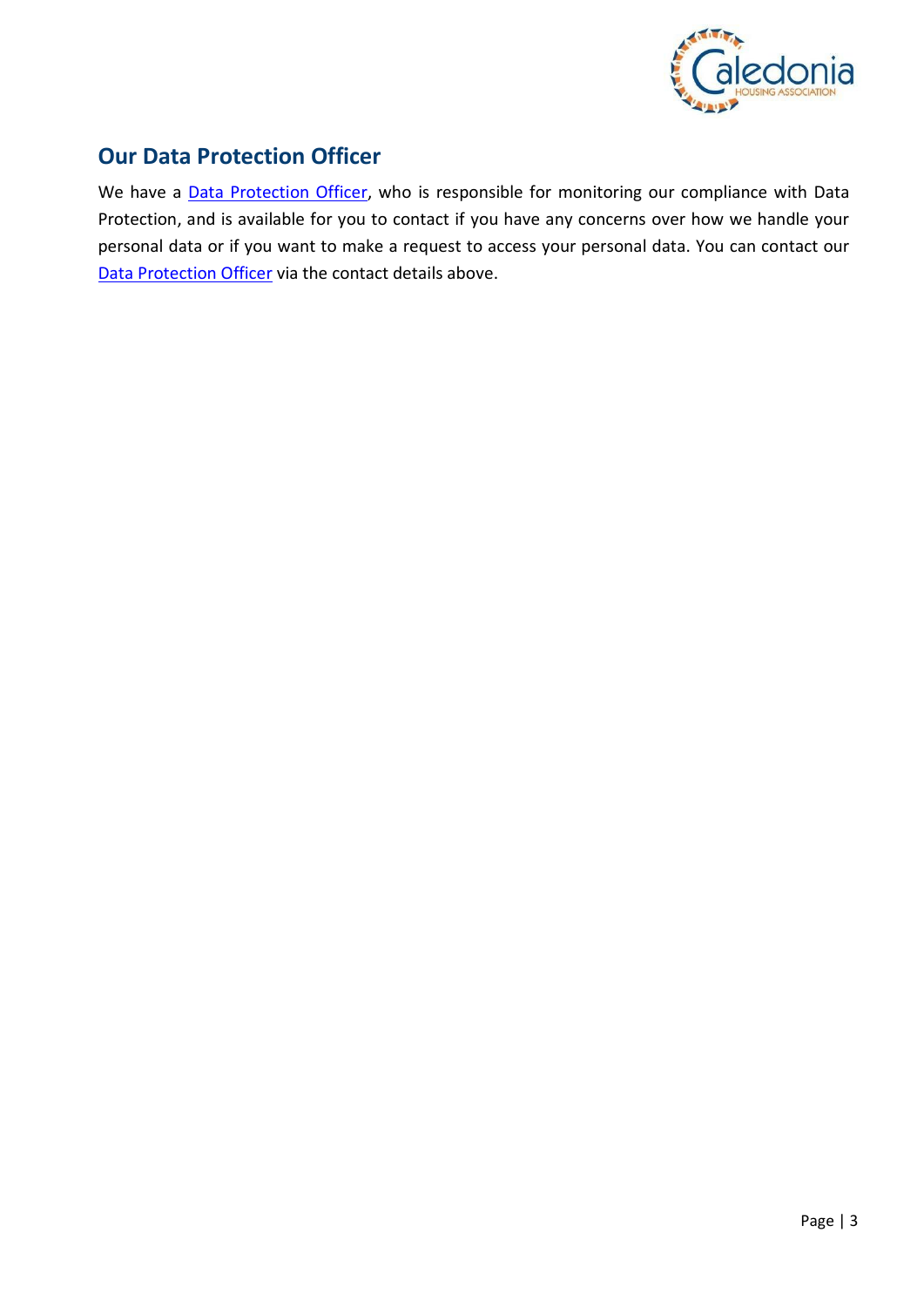

# **People who have a Tenancy Agreement with us**

# **How we collect your personal data**

Caledonia obtains your information from a variety of sources, including when you:

- Accept an offer of a property
- Sign a tenancy agreement
- Telephone or visit our staff/offices
- Visit our tenant self-service portal
- Complete feedback via Survey Monkey
- Write to or email us
- Request services or repairs from us or ask for our permission
- Raise a complaint with us
- Respond to a survey or consultation
- Are captured by our CCTV systems

# **What information we collect**

## **Personal Data and Contact Details**

Name, addresses, date of birth, gender, national insurance number, relationship / marital status, employment status, pregnancy / maternity status, signature, home phone number, mobile telephone number, email address and IP address.

### **Next of Kin and Emergency Contact Details**

Name, address, relationship to you, home telephone number, mobile telephone number and email address

### **Tenancy Details**

Start and End dates, Tenancy Reference number, References from previous landlords.

Household composition—Details of who lives in the property with you, their name, age and gender.

All contact you have with us or we have with you; including any emails, letters or telephone calls.

Complaints made about you or by you.

Antisocial behaviour allegations made by you or about you or your household.

Unacceptable behaviour warnings.

## **Financial Information**

Rent Payments and statements, arrears, income, affordability information.

Payment details—bank account details, third party payment details, direct debit mandates.

Housing Benefit entitlement and payments, Universal Credit, Council Tax information.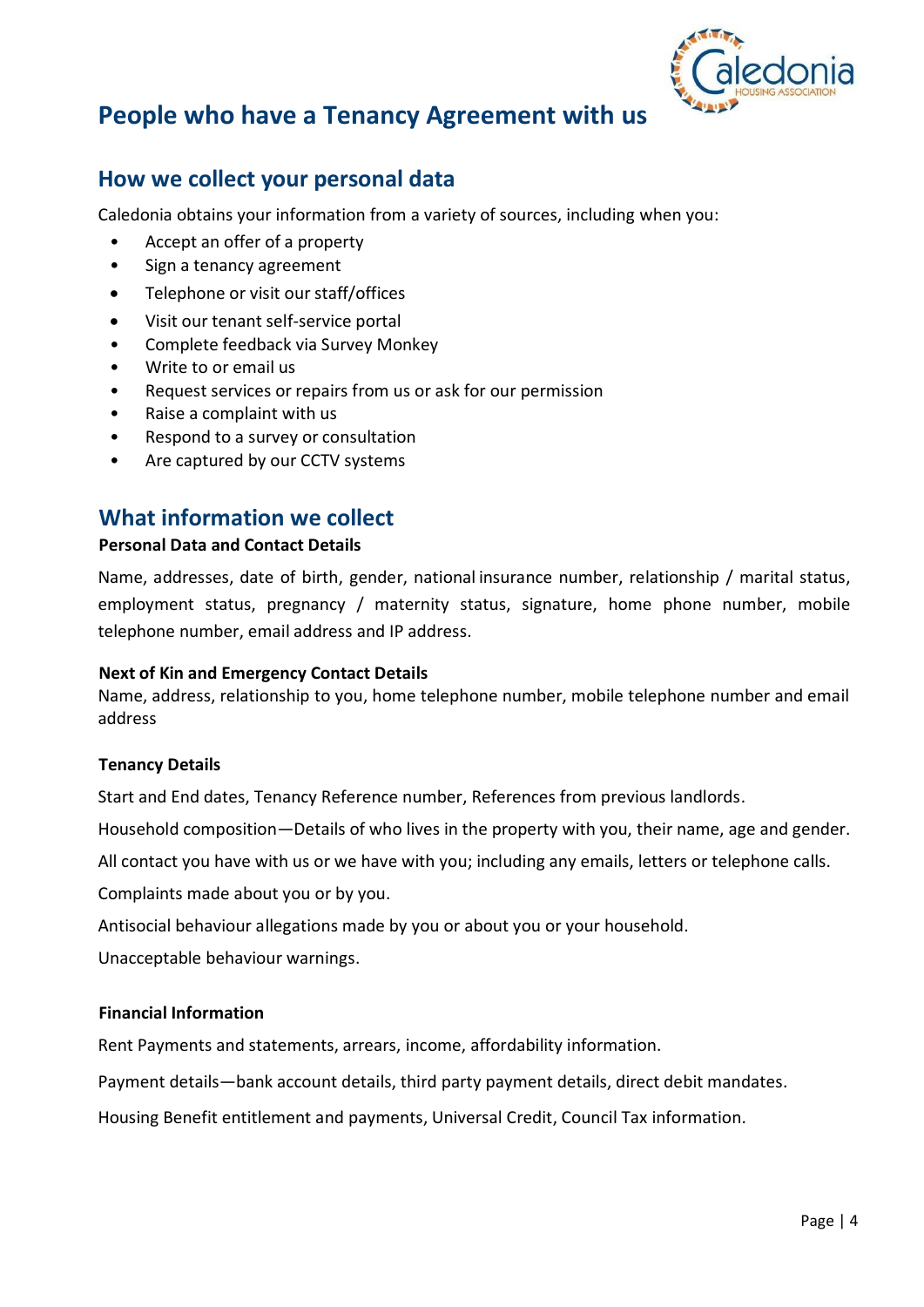

## **Health**

Health conditions relating to accommodation and or service requirements

## **Disability and Impairments**

Disabilities and impairments relating to accommodation and or service requirements.

### **Communication Requirements/Preferences**

Language preferences

Requirements for different communication formats e.g. large print

## **Third Party Representatives (optional)**

Details of those you wish to communicate with us on your behalf.

## **Equalities Monitoring Information (optional)**

Protected characteristics as detailed in The Equality Act 2010, including gender, race or ethnic origin, religion or belief, sexual orientation, gender reassignment, whether you consider yourself to be disabled or not.

(Note: while this information may be requested by us and provided by you it does not form part of the criteria for accessing our services.)

## **Information we may receive from Third Parties about you**

- Details on your application via the Common Housing Register
- Details of benefits from Department of Works and Pensions or Local Authority
- Payments made to us by you
- Information from representatives acting on your behalf
- Information from welfare or support agencies working with you
- Complaints or other communications regarding behaviour or other alleged breaches of the terms of your contract with us, including information obtained from Police Scotland
- Reports as to the conduct or condition of your tenancy, including references from previous tenancies, and complaints of antisocial behaviour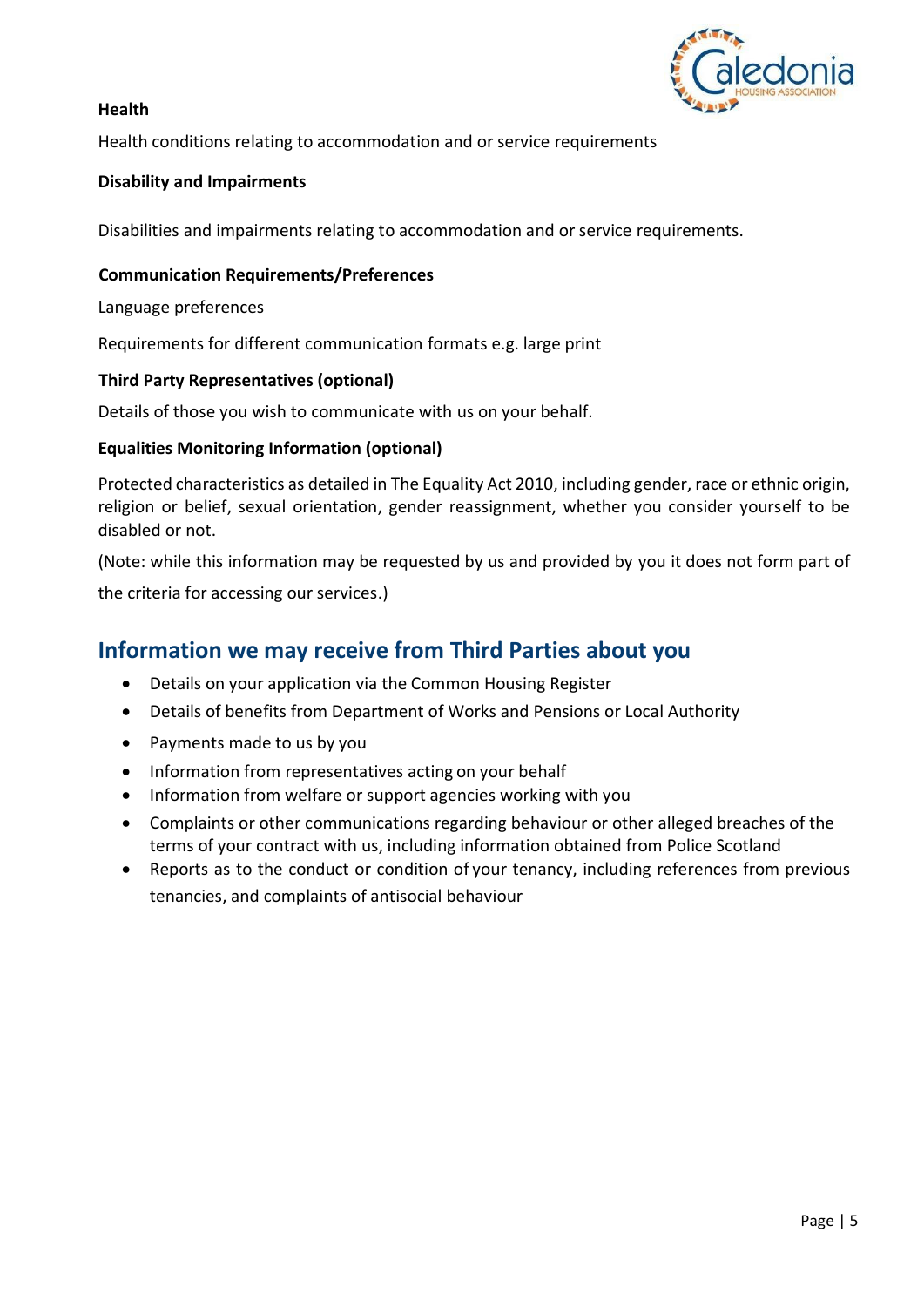

# **People who have a Tenancy Agreement with us**

# **What we use your information for and our reasons**

| <b>Uses</b>                                                                          | Reason                                                                                                                                                                                                                                                            |
|--------------------------------------------------------------------------------------|-------------------------------------------------------------------------------------------------------------------------------------------------------------------------------------------------------------------------------------------------------------------|
| Offer a property to you                                                              | Necessary to enter into a tenancy agreement with you                                                                                                                                                                                                              |
| Manage your tenancy                                                                  | Necessary to comply with the tenancy agreement we have with you                                                                                                                                                                                                   |
| Manage your rent and service<br>charge accounts                                      | Necessary to comply with the tenancy agreement we<br>have with you                                                                                                                                                                                                |
| Provide repairs, maintenance<br>adaptations<br>of<br>and<br>our<br>properties        | Necessary to comply with the tenancy agreement we have with you<br>Legal Obligation under applicable housing legislation                                                                                                                                          |
| Provide you with access to our<br>online self-service portal                         | Our Legitimate Interests to allow you access to information about your<br>tenancy, make service requests and provide feedback                                                                                                                                     |
| Carry our surveys and<br>consultation                                                | Legal Obligation under applicable housing legislation<br>Our Legitimate Interests to send you communications requesting your<br>feedback about Caledonia, the services it provides and or any proposals<br>or services which we may decide to introduce or change |
| To offer assistance with debts<br>and benefits                                       | Our Legitimate Interests                                                                                                                                                                                                                                          |
| To engage with you to<br>get feedback on our services                                | Legal Obligation under applicable housing legislation<br>Our Legitimate Interests to send you communications requesting your<br>feedback about Caledonia                                                                                                          |
| To involve you in our scrutiny,<br>participation and decision<br>making arrangements | Our Legitimate Interests                                                                                                                                                                                                                                          |
| To send you information on our<br>performance                                        | Legal Obligation under applicable housing legislation<br>Our Legitimate Interests to send you communications about Caledonia<br>and its performance                                                                                                               |
| To support our legal and<br>regulatory compliance activities                         | Legal obligation                                                                                                                                                                                                                                                  |
| Investigate and resolve anti-<br>social behaviour                                    | Necessary to comply with the tenancy agreement we have with you<br>Legal Obligation                                                                                                                                                                               |
| Conduct research and statistical<br>analysis to improve our services.                | Our Legitimate Interests to process personal data for the purposes of<br>improving our services to you                                                                                                                                                            |
| Monitor and evaluate our<br>performance                                              | Our Legitimate Interests to process personal data for the purposes of<br>improving our services to you                                                                                                                                                            |
| Monitor and report on<br>Equalities                                                  | Equality of opportunity or treatment - we will process personal data to<br>identify and keep under review the existence or absence of equality of<br>Page $  6$<br>opportunity or treatment between groups of people to promote or<br>maintain equality.          |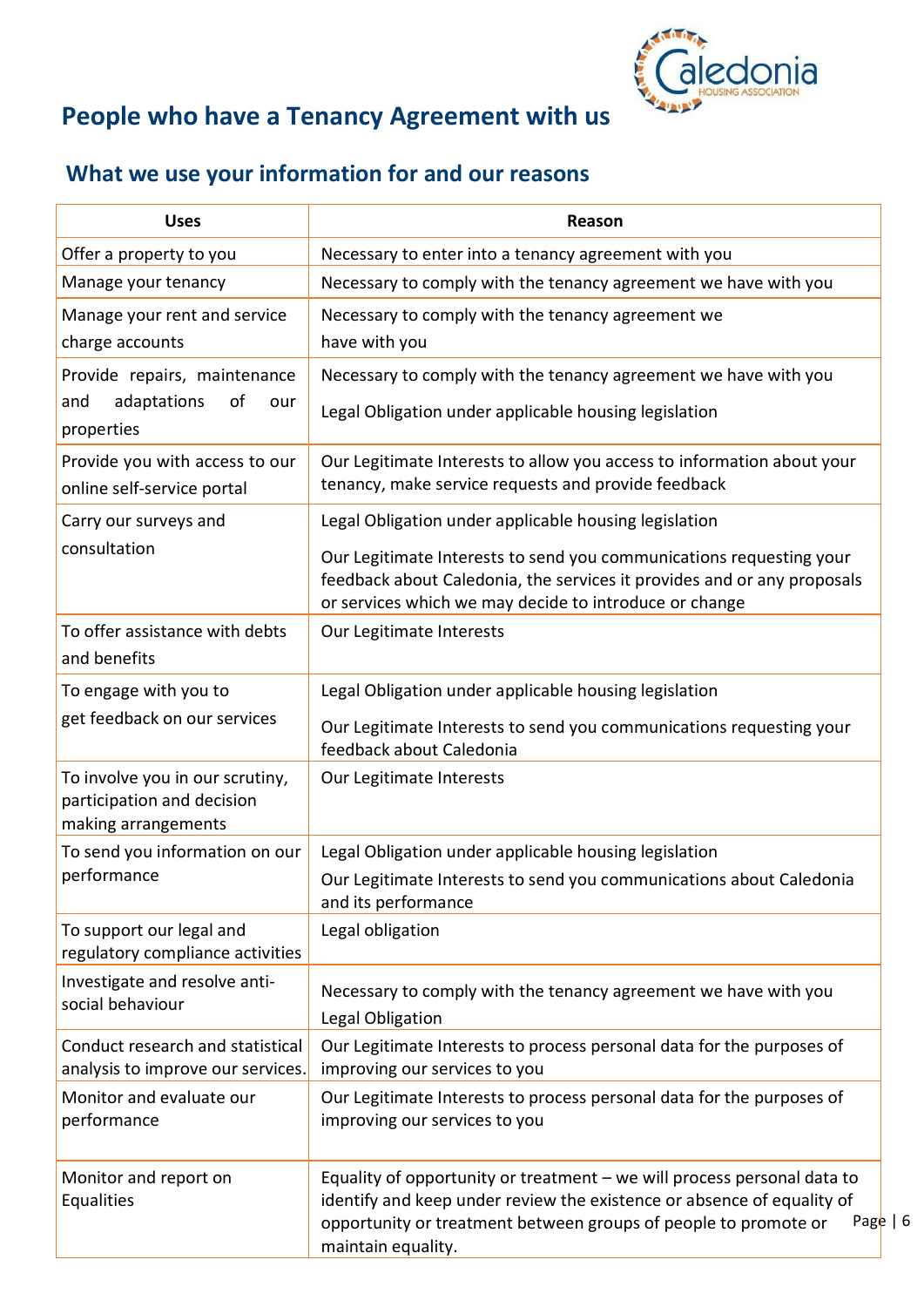

# **Who we share your information with**

We may share your personal data with:

**Maintenance contractors** who are instructed to carry out repairs or maintenance works.

**Out of hours Response** and **Warden call** providers to allow support and emergencies to be handled out of hours

**Local Authorities** regarding your application for housing and Housing Benefit entitlements, payments, Council Tax, and changes to rent and other charges.

**Police Scotland, Scottish Fire & Rescue Service** and the **Scottish Ambulance Service** who may require information in order to fulfil their statutory duties or in emergency situations**.**

**Local authorities** or others involved in investigating a complaint.

**Utilities companies** to ensure billing information is up to date, including forwarding addresses.

**Debt collection agencies** appointed by utility companies, for the purpose of avoiding legal proceedings being raised against us.

**Payment processors**, **Local authorities, Department of Work and Pensions** regarding investigating payments made or otherwise

We may discuss your financial situation, rent payments (including any arrears) and any claims made for welfare benefits with an external **debt advice agency**, **Welfare Rights Advisor**, the **Housing Benefit department** or the **Local Authority housing advice and homeless prevention team** to make sure that benefits are paid correctly.

**Sheriff Officers, Debt Recovery Agencies** and **Solicitors** if you default on any tenancy conditions, to enable the recovery of debt or property.

**Survey and Research companies** who conduct surveys and research on our behalf which allow us to gather feedback and improve the services we offer you.

Our partner associations **Cordale**, **Bellsmyre and Cairn** to provide local services in your area.

**Mail distribution services** in order to provide newsletters and service information.

If we enter into a joint venture with or merge with another business entity, your information may be disclosed to our new business partners or owners.

**The Scottish Housing Regulator and other regulatory bodies** who may require information in order

to fulfil their statutory duties

**Consultants** engaged to provide Public Relations and Communications, including crisis management, support and services.

**Auditors** engaged to carry out checks and verifications of our systems, processes and financial accounts

**IT software providers** who supply and host our management information / database systems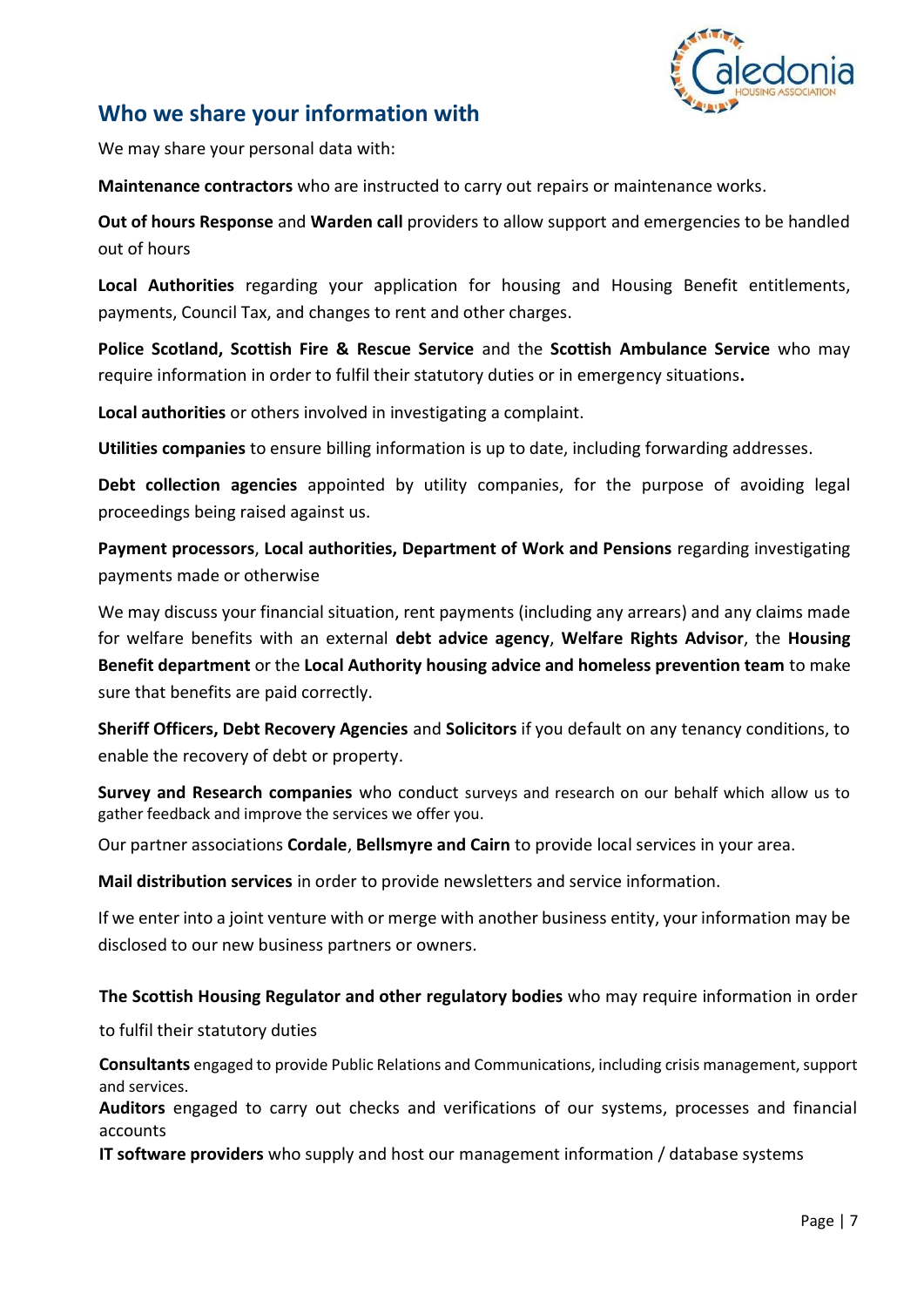

# **People who receive a Factoring Service**

## **How we collect your personal data**

Caledonia obtains your information from your factoring agreement with us and related correspondence.

## **What information we collect**

### **Personal Data and Contact Details**

Name, address, email address, telephone number(s).

#### **Financial Information**

Bank details.

# **What we use your information for and our reasons**

| <b>Uses</b>                                              | Reason                                                                                     |
|----------------------------------------------------------|--------------------------------------------------------------------------------------------|
| Manage your Factoring<br>Service                         | To fulfil a contract we have with you                                                      |
| Manage your Service<br>Charge Account                    | To fulfil a contract we have with you                                                      |
| To engage with you to<br>get feedback on our<br>services | Our Legitimate Interests to send you communications requesting<br>feedback about Caledonia |

# **Who we share your informationwith**

**Maintenance contractors** who are instructed to carry out repairs or maintenance works.

**Payment processors** regarding investigating payments made or otherwise

**Sheriff Officers, Debt Recovery Agencies** and **Solicitors** if you default on your Factoring Agreement and to enable the recovery of debt

**Survey and Research companies** who conduct surveys and research on our behalf which allow us to gather feedback and improve the services we offer you.

**Mail distribution services** in order to provide newsletters and service information.

**IT software providers** who supply and host our management information / database systems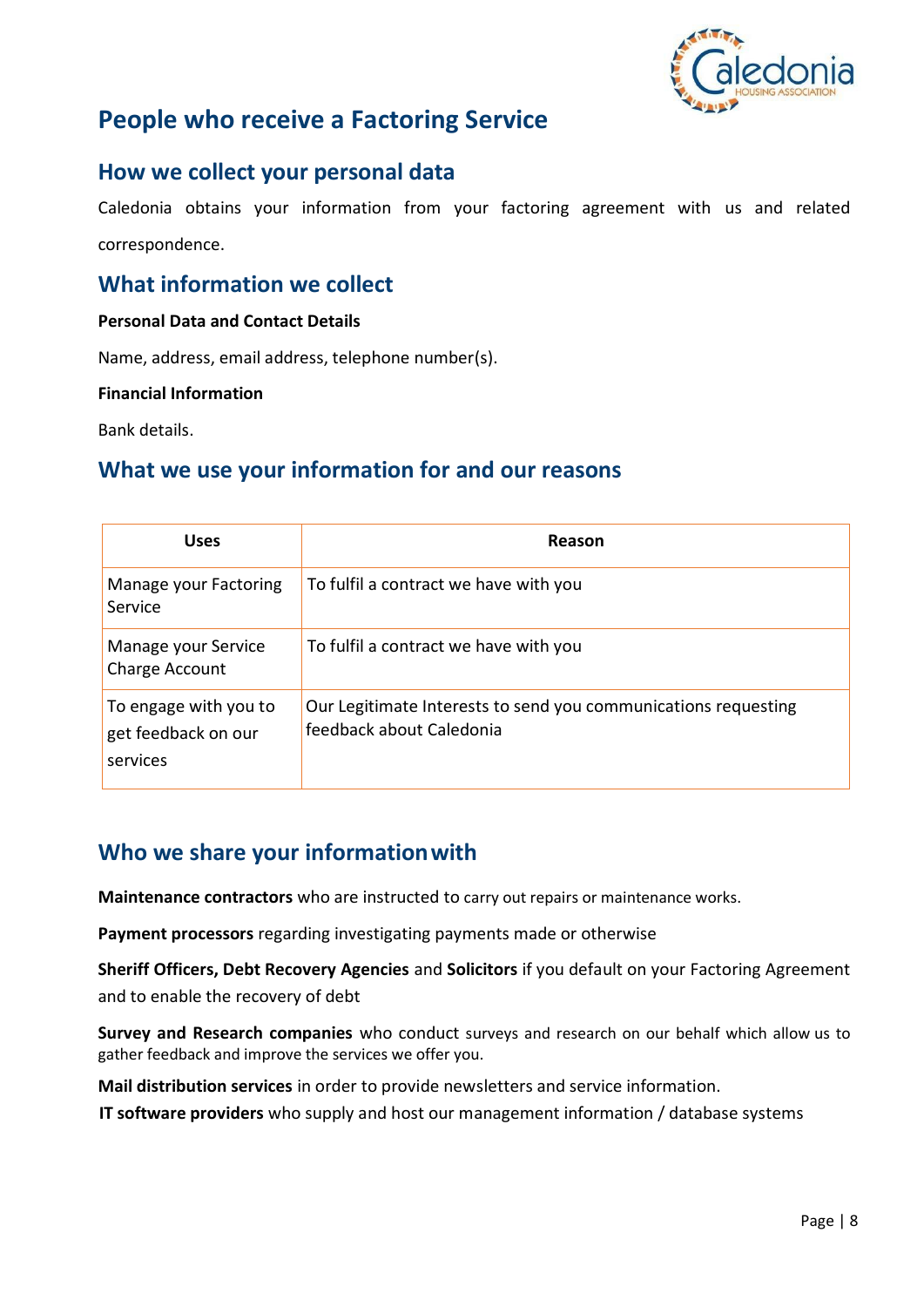

# **People who have Shared Ownership or Shared Equity housing with us**

## **How we collect your personal data**

Caledonia obtains your information from your Application and Interview form.

# **What Information we collect**

### **Personal Data and Contact Details**

Name, addresses, date of birth, email address, telephone number, housing circumstances.

**Household composition**—the name, age and gender of those who are members of your household.

### **Financial Information**

Mortgage provider, solicitor, income, expenditure and savings.

## **What we use your information for and our reasons**

| <b>Uses</b>                                           | <b>Reason</b>                         |
|-------------------------------------------------------|---------------------------------------|
| To be allocated shared ownership or equity<br>housing | To enter into a contract<br>with you  |
| To allow occupancy agreement to be drawn up           | To enter into a contract with you     |
| Maintain your Occupancy Agreement                     | To fulfil a contract we have with you |

# **Who we share your information with**

**Scottish Government** to confirm purchase.

**Solicitors** to draw up agreements for sale / purchase.

**Payment processors** regarding investigating payments made or otherwise.

**Sheriff Officers, Debt Recovery Agencies** and **Solicitors** if you default on your Factoring Agreement and to enable the recovery of debt.

**Survey and Research companies** who conduct surveys and research on our behalf which allow us to gather feedback on the services we offer you.

**IT software providers** who supply and host our management information / database systems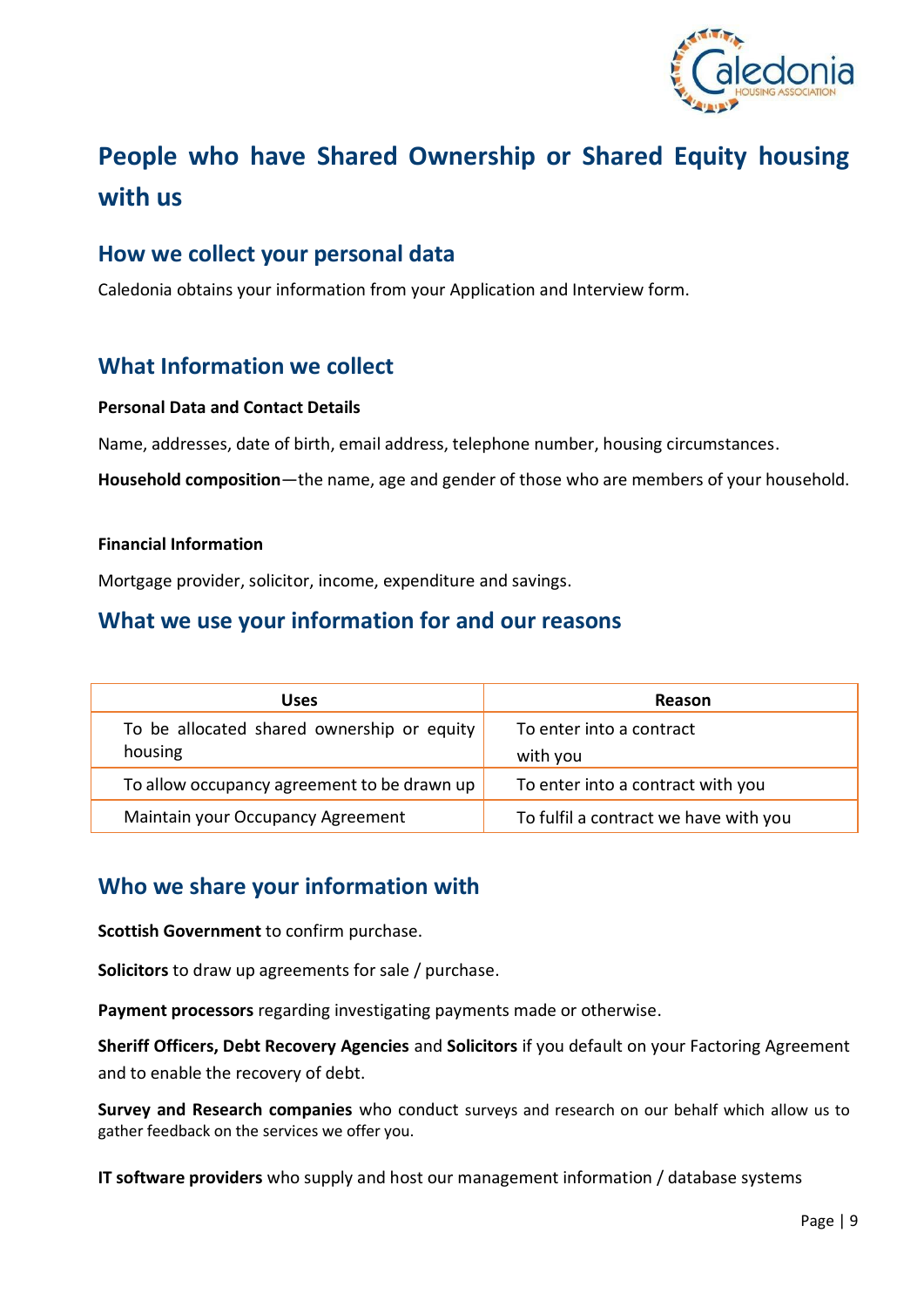

# **People who receive Care Services or Support Services from us**

# **How we collect your personal data**

Caledonia obtains your personal data from a variety of sources, including:

- Application and assessment forms
- Care and Support plans
- Our CCTV systems
- HOPE referral forms

### And when you:

- Telephone or visit our staff/offices
- Write or email to us
- Request services or repairs from us
- Raise a complaint to us
- Respond to a survey or consultation

# **What Information we collect**

### **Personal Data and Contact Details**

Name, addresses, date of birth, gender, National Insurance number, relationship status, telephone number(s), and email address.

### **Residency Details**

Start and end dates, Tenancy Reference number, all contact you have with us or we have with you including any emails, letters or telephone calls.

#### **Financial Information**

Payment details—bank account details, 3rd party payment details, direct debit mandates

Housing Benefit entitlement and payments, Universal Credit, Council Tax information.

#### **Care and Support details**

Health conditions, disabilities and impairments relating to accommodation and or service requirements, and medications

### **Communication Requirements/Preferences**

Language preferences

Requirements for different communication formats e.g. large print

### **Third Party Representatives (optional)**

Details of those you wish to communicate with us on your behalf.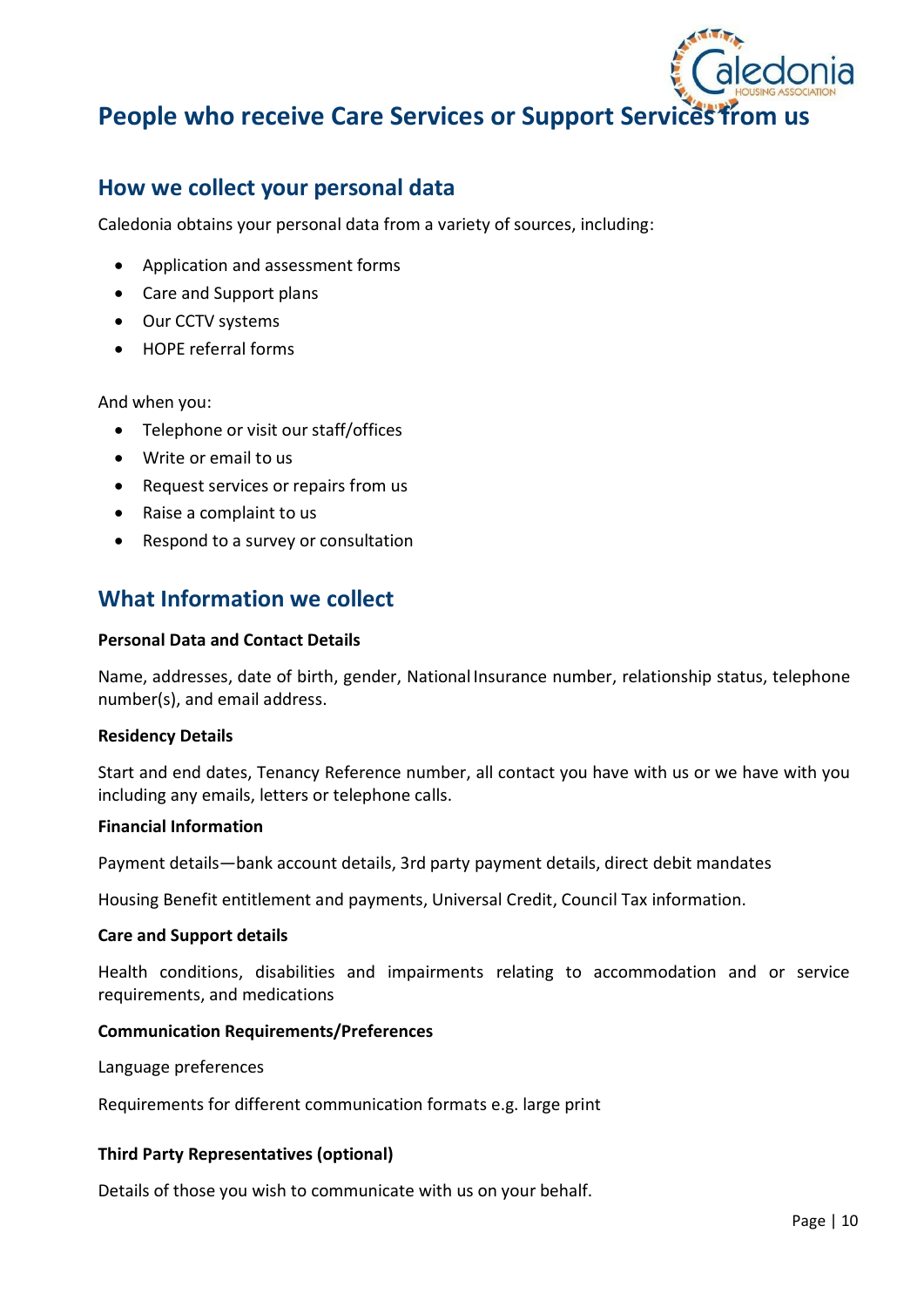

## **Equalities Monitoring Information (optional)**

Protected characteristics detailed in the Equality Act 2010, including gender, race or ethnic origin, religion or belief, sexual orientation, gender reassignment, whether you consider yourself to be disabled or not.

(Note: while this information may be requested by us and provided by you it does not form part of

the criteria for accessing our services.)

# **Information we may receive from Third Parties about you**

- Information from representatives acting on your behalf
- Information from welfare or support agencies working with you
- Social work services regarding your contract requirement and wider care package.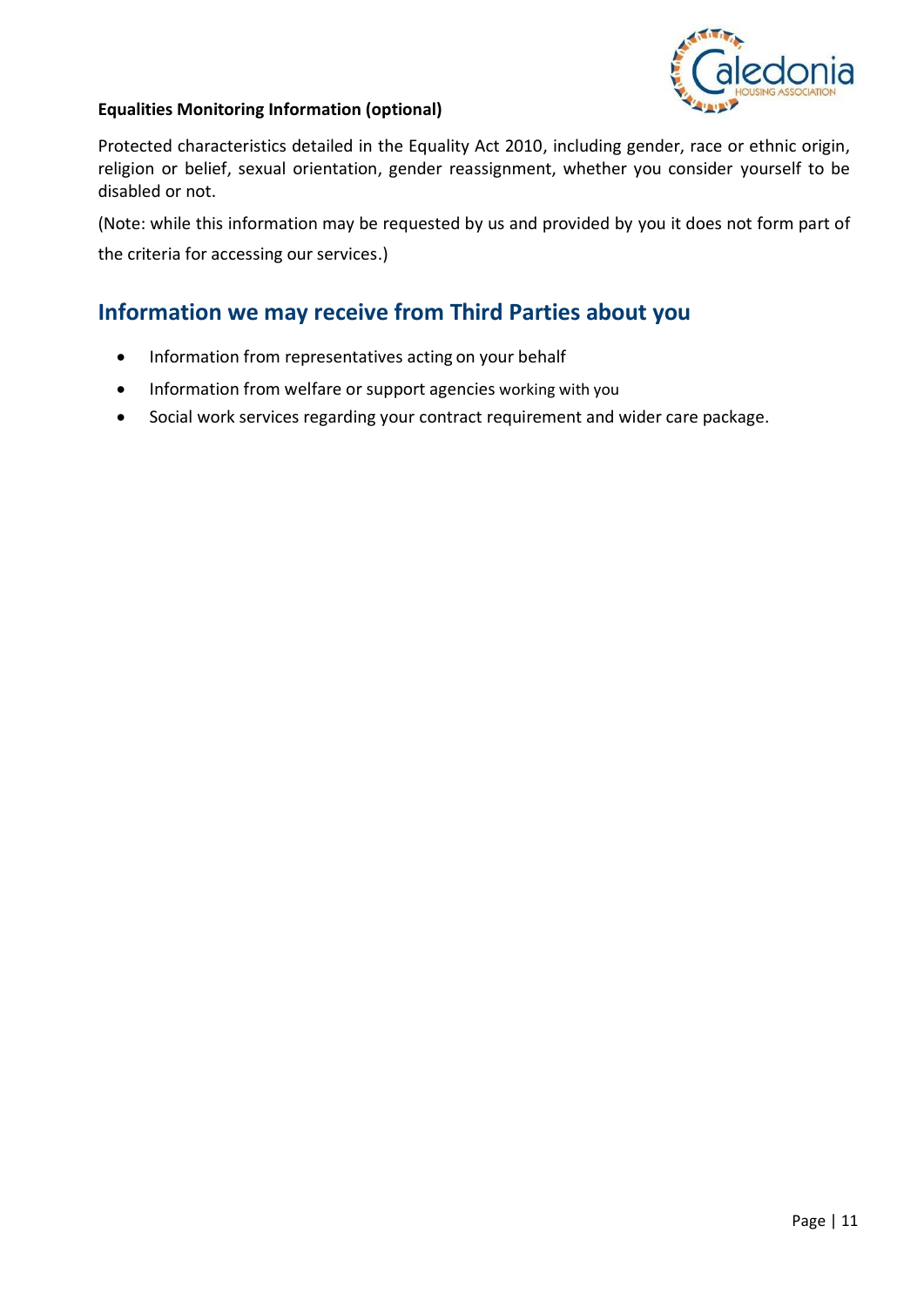

# **People who receive Care Services or Support Services from us**

# **What we use your information for and our reasons**

| <b>Uses</b>                                                                | Reason                                                                                                                                                                                                                                             |
|----------------------------------------------------------------------------|----------------------------------------------------------------------------------------------------------------------------------------------------------------------------------------------------------------------------------------------------|
| Offer you support services                                                 | Necessary for the purposes of entering into a<br>care services contract with you                                                                                                                                                                   |
| Manage your residency                                                      | Necessary to fulfil a contract we<br>have with you                                                                                                                                                                                                 |
| Manage your rent and service charge<br>accounts                            | Necessary to fulfil a contract we have with you                                                                                                                                                                                                    |
| Provide<br>and<br>repairs,<br>maintenance<br>adaptations to our properties | Necessary to fulfil a contract we have with you                                                                                                                                                                                                    |
| Provide care and support to you                                            | Necessary to fulfil a contract we have with you                                                                                                                                                                                                    |
| To refer you to health and social care<br>professionals                    | Necessary to fulfil a contract we have with you                                                                                                                                                                                                    |
| Monitor and report on Equalities                                           | Equality of opportunity or treatment $-$ we will<br>process personal data to identify and keep<br>under review the existence or absence of<br>equality of opportunity or treatment between<br>groups of people to promote or maintain<br>equality. |

## **Who we share your information with**

We may share your personal information with:

**Out of hours Response** and **Warden call** providers to allow support and emergencies to be handled out of hours

**Local Authorities** regarding your contract and provision of services

**Health and Social Care professionals** regarding the provision of services

**Police Scotland, Scottish Fire & Rescue Service and the Scottish Ambulance Service** who may require information in order to fulfil their statutory duties or in emergency situations.

The Care Inspectorate and other regulatory bodies who may require information in order to fulfil their statutory duties.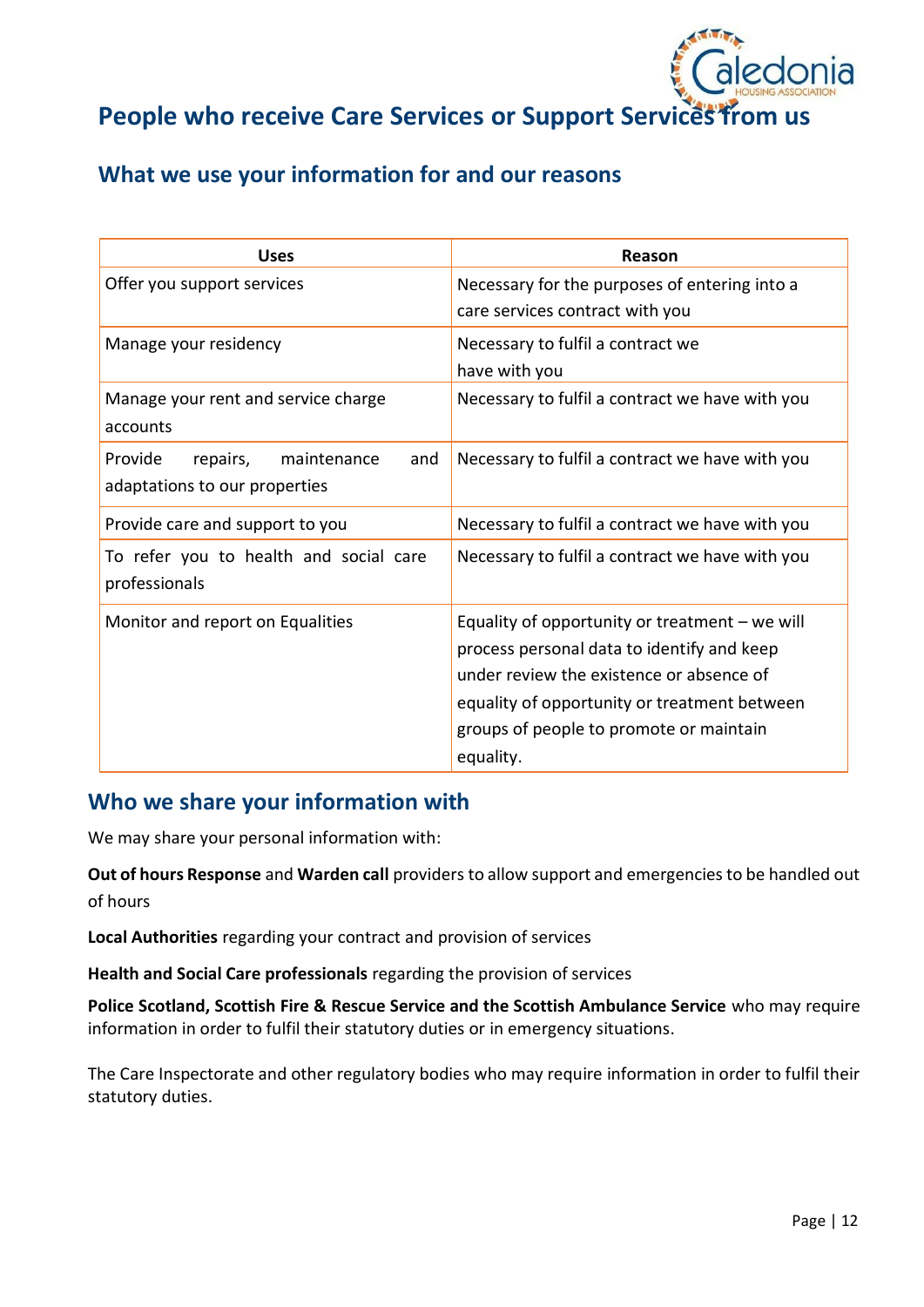

# **People who apply to work with us**

# **How we collect your personal data**

Caledonia obtains your information when you complete an employment application.

# **What Information we collect**

## **Personal Data and Contact Details**

Name, address, email address, telephone number(s).

### **Experience**

Previous employers and details of previous roles, education, references

Answers to questions relevant to the role applied for.

### **Equalities Monitoring Information (optional)**

Protected characteristics as detailed in The Equality Act 2010, including gender, race or ethnic origin, religion or belief, sexual orientation, gender reassignment, whether you consider yourself to be disabled or not.

(Note: while this information may be requested by us and provided by you it does not form part of

the recruitment and selection process.)

### **Close Connections**

Relationship to staff employed by organisations within the Group or to members of their Governing Bodies.

## **What we use your information for and our reasons**

| <b>Uses</b>                                                     | Reason                                                                                                                                                                                                                                     |
|-----------------------------------------------------------------|--------------------------------------------------------------------------------------------------------------------------------------------------------------------------------------------------------------------------------------------|
| Assessing your suitability for<br>the role you have applied for | Necessary for the purposes of entering into a contract<br>with you                                                                                                                                                                         |
| Monitor and report on<br>Equalities                             | Equality of opportunity or treatment – we will process personal<br>data to identify and keep under review the existence or<br>absence of equality of opportunity or treatment between<br>groups of people to promote or maintain equality. |

## **Who we share your information with**

We use an online application system, which is supplied by **Vacancy Filler** Once you click 'apply now' you will be taken to Vacancy Filler's website. They will store the information you submit and staff employed by the Group who are directly involved in the recruitment process will have access to it.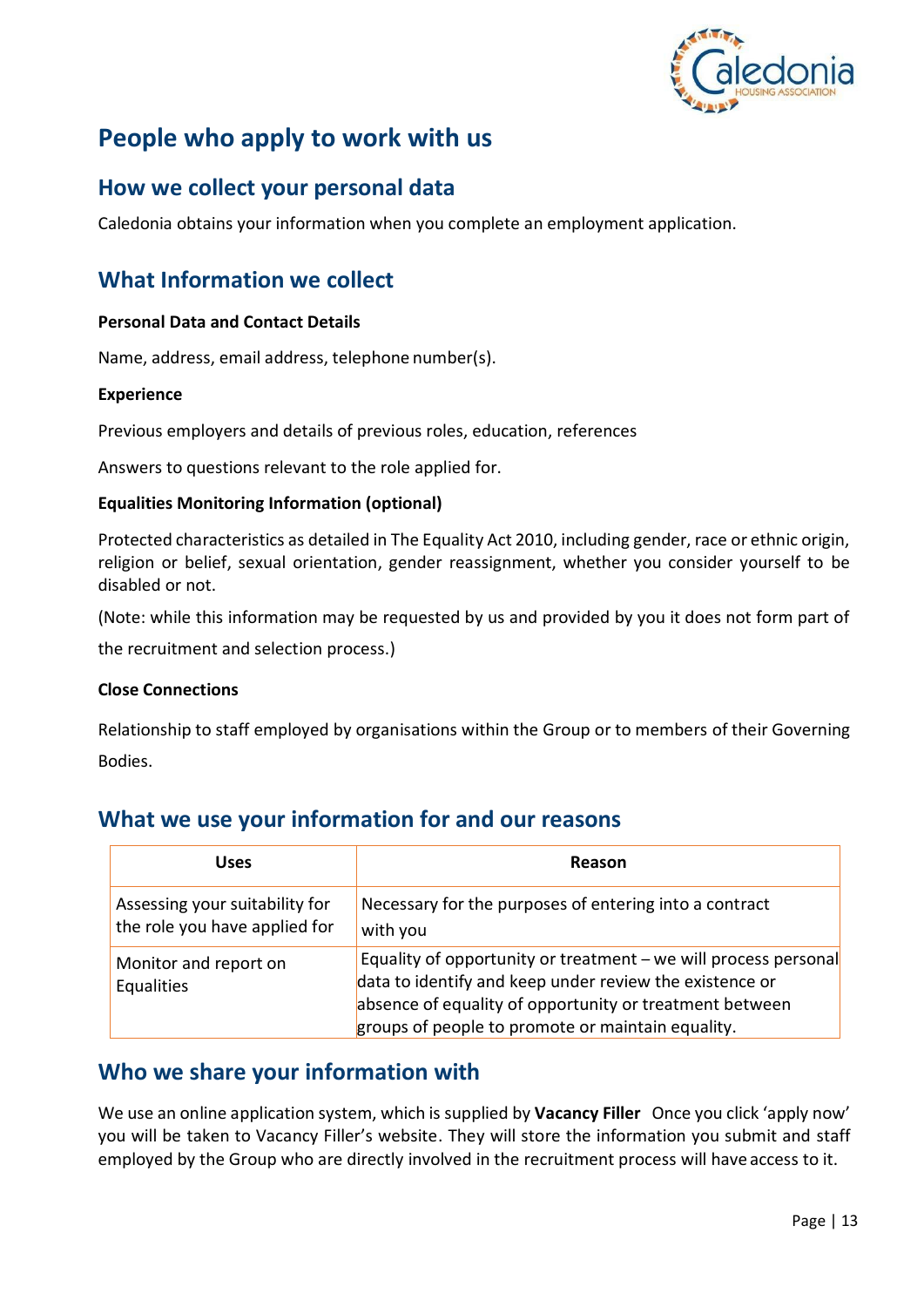

**Vacancy Filler has a Privacy Notice**, which provides further information about how it handles your personal data**:** <https://www.vacancy-filler.co.uk/privacy-policy/>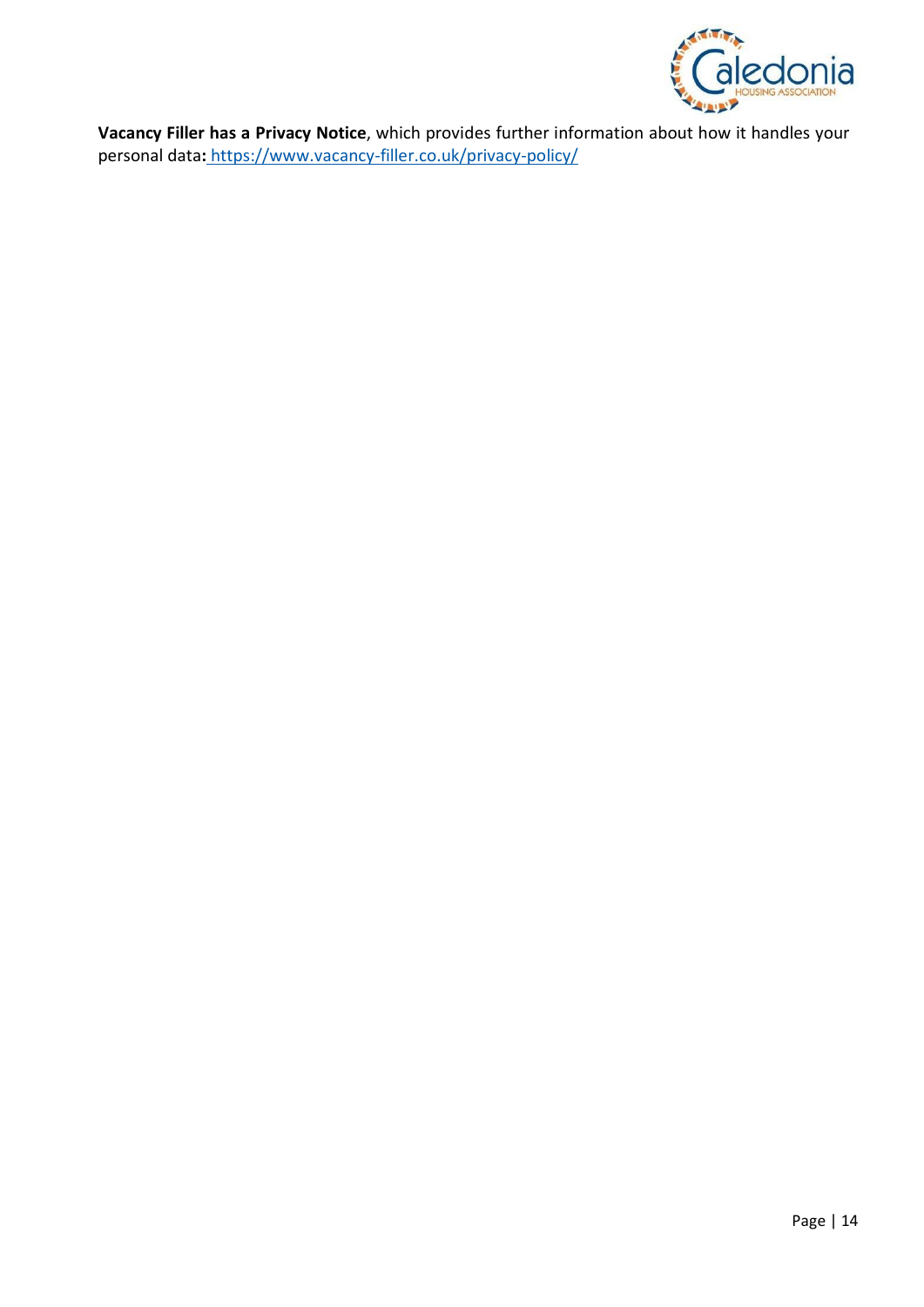

# **People who apply to be on our Governing Body**

# **How we collect your personal data**

Caledonia obtains your information when you complete an application, eligibility or nomination form and from your membership details.

# **What Information we collect**

## **Personal Information and Contact Details**

Name, address, email address, telephone number(s), signature, biographical details

### **Experience**

Biographical details including employment history and details of previous roles, education and references

Answers to questions relevant to the role applied for.

### **Equalities Monitoring Information (optional)**

Protected characteristics as detailed in The Equality Act 2010, including gender, race or ethnic origin, religion or belief, sexual orientation, gender reassignment, whether you consider yourself to be disabled or not.

(Note: while this information may be requested by us and provided by you it does not form part of

the eligibility criteria and selection process.)

### **Close Connections**

Relationship to tenants or staff of organisations within the Group or to members of their Governing Bodies.

## **What we use your information for and our reasons**

| Uses                                                                                  | Reason                                                                                                                                                                                                                                        |
|---------------------------------------------------------------------------------------|-----------------------------------------------------------------------------------------------------------------------------------------------------------------------------------------------------------------------------------------------|
| Assessing your suitability<br>and<br>eligibility for the role you have<br>applied for | Our legitimate interests                                                                                                                                                                                                                      |
| Monitor and report on Equalities                                                      | Equality of opportunity or treatment – we will<br>process personal data to identify and keep under<br>review the existence or absence of equality of<br>opportunity or treatment between groups of<br>people to promote or maintain equality. |

# **Who we share your information with**

We do not share any personal data at application stage.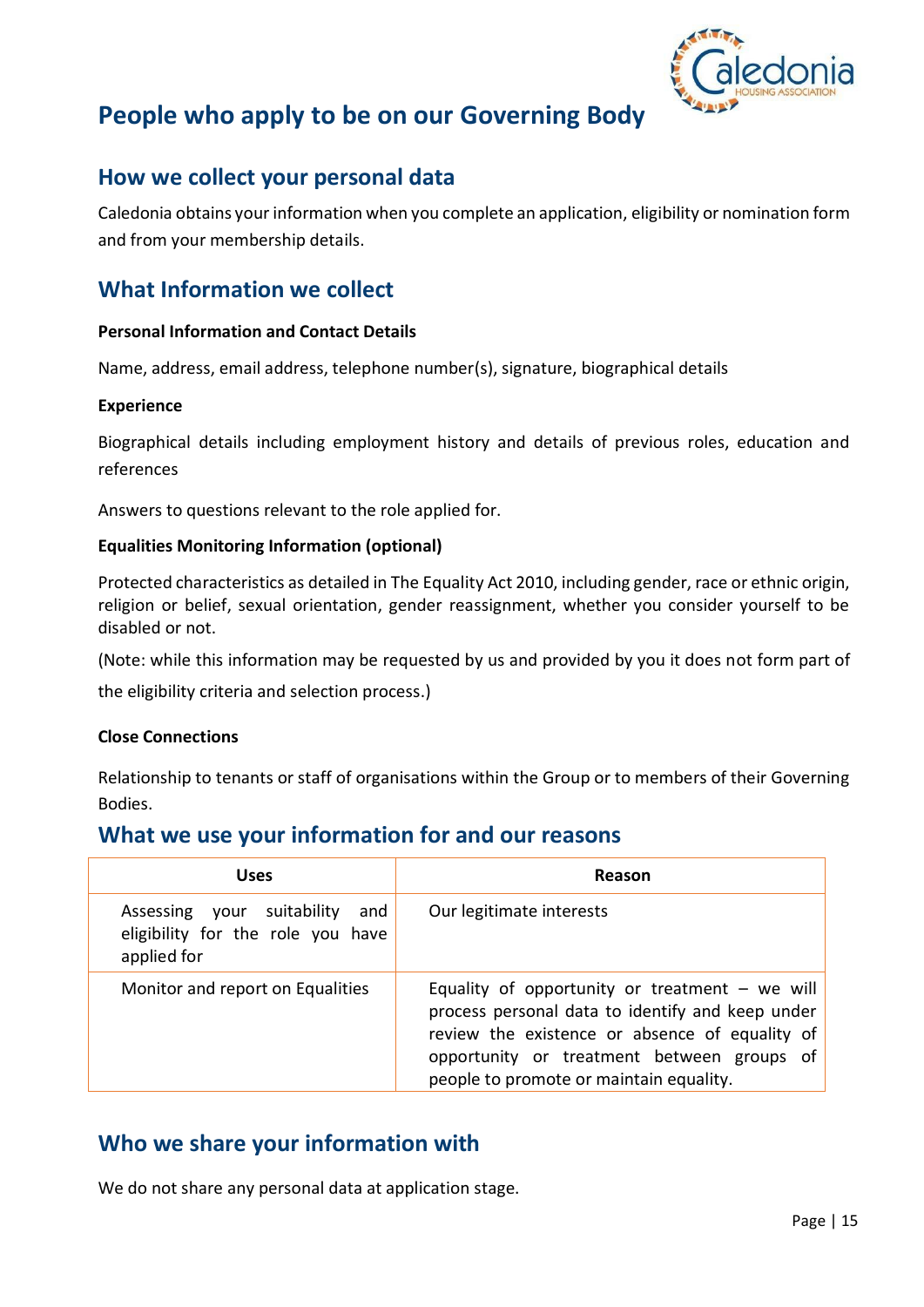

# **People who apply to volunteer with us**

# **How we collect your personal data**

Caledonia obtains your information when you complete an application form.

# **What Information we collect**

## **Personal Information and Contact Details**

Name, address, email address, telephone number(s).

### **Experience and Biographical Details**

Previous employers and details of role, education, references.

Answers to questions relevant to the role applied for.

# **What we use your information for and our reasons**

| <b>Uses</b>                                                     | Reason                   |
|-----------------------------------------------------------------|--------------------------|
| Assessing your suitability for the role you<br>have applied for | Our legitimate interests |

# **Who we share your information with**

We do not share information at application stage.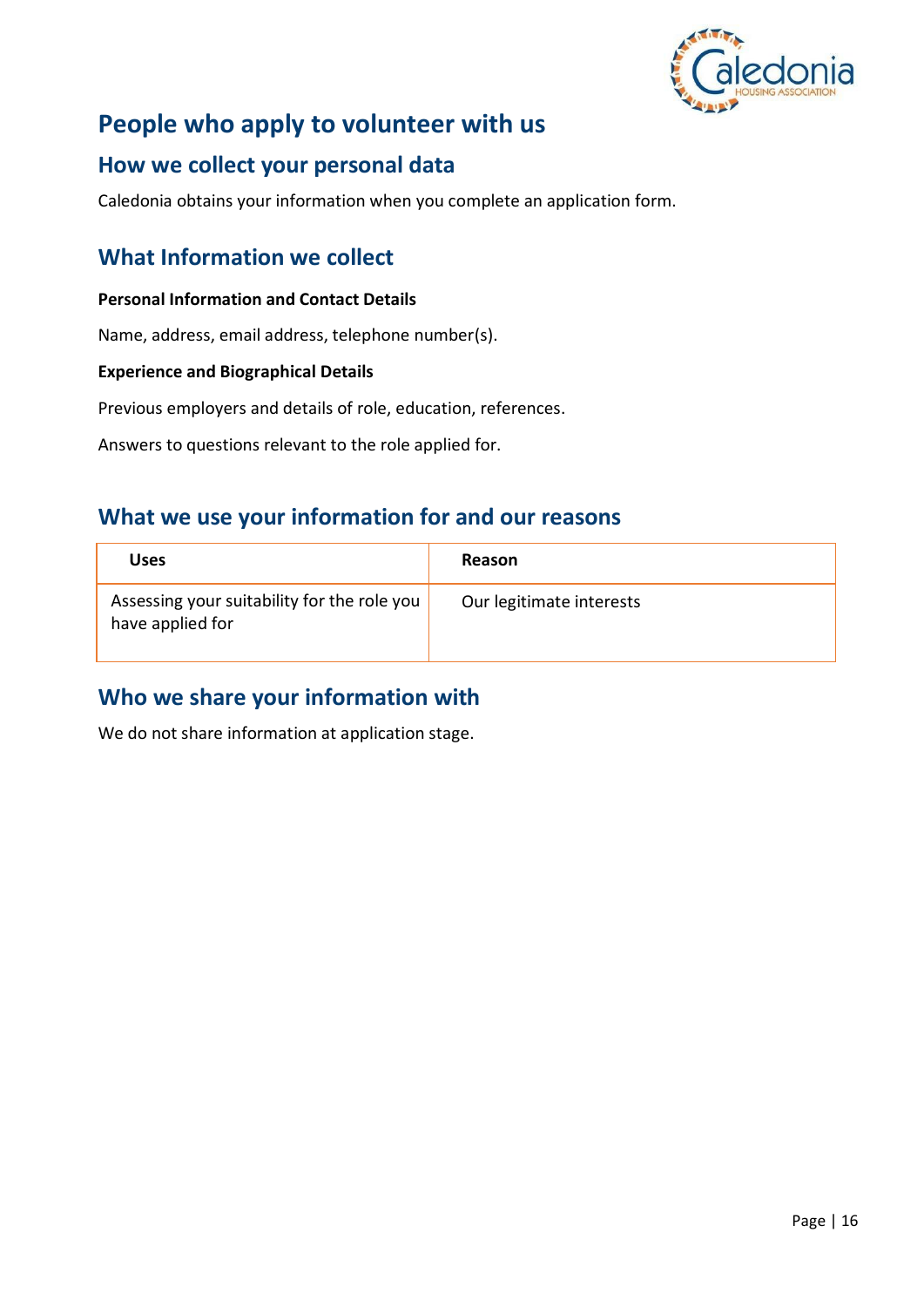

# **People who have Membership of the Association**

# **How we collect your personal data**

Caledonia obtains your information when you complete an application form.

# **What Information we collect**

### **Personal Information and Contact Details**

Name, address, email address, telephone number(s), date of birth, signature.

#### **Equalities Monitoring Information (optional)**

Protected characteristics as detailed in The Equality Act 2010, including gender, race or ethnic origin, religion or belief, sexual orientation, gender reassignment, whether you consider yourself to be disabled or not.

(Note: while this information may be requested by us and provided by you it does not form part of the eligibility criteria and membership application process.)

## **What we use your information for and our reasons**

| <b>Uses</b>                        | <b>Reason</b>                                                                                                                                                                                                                                |
|------------------------------------|----------------------------------------------------------------------------------------------------------------------------------------------------------------------------------------------------------------------------------------------|
| To<br>manage<br>vour<br>membership | Necessary to comply with the terms of our constitution (our rules), which<br>is a contract among the members of Caledonia                                                                                                                    |
| Equalities<br>Monitoring           | Equality of opportunity or treatment $-$ we will process personal data to<br>identify and keep under review the existence or absence of equality of<br>opportunity or treatment between groups of people to promote or<br>maintain equality. |

## **Who we share your information with**

**Public -** on request the register of members must be made publicly available at our registered office. This register includes name and membership number.

Anyone with an interest in Caledonia, such as lenders or investors.

**The Scottish Housing Regulator and other regulatory bodies** who may require information in order to fulfil their statutory duties

**Auditors** engaged to carry out checks and verifications of our systems, processes and financial accounts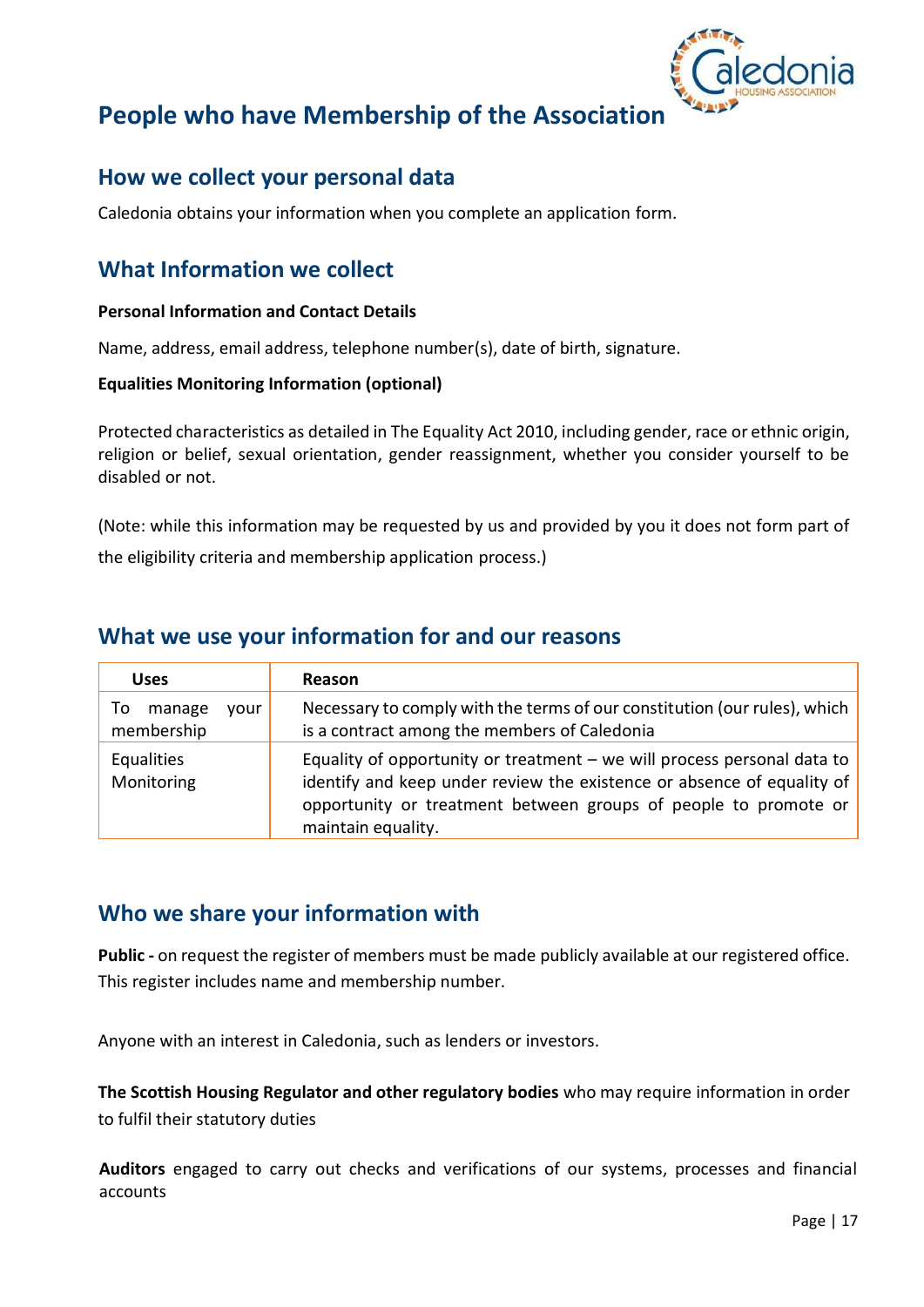

# **People who use our Home Help Service**

# **How we collect your personal data**

Service application form.

## **What Information we collect**

## **Personal Data and Contact Details**

Name, address, date of birth, gender, email address, telephone number(s)

Health conditions we need to be aware of

### **Disability and Impairments**

Disabilities and impairments relating to accommodation and or service requirements.

## **Communication Requirements/Preferences**

Language preferences

Requirements for different communication formats e.g. large print

### **Third Party Representatives (optional)**

Details of those you wish to communicate with us on your behalf.

### **Equalities Monitoring Information (optional)**

Protected characteristics as detailed in The Equality Act 2010, including gender, race or ethnic origin, religion or belief, sexual orientation, gender reassignment, whether you consider yourself to be disabled or not.

(Note: while this information may be requested by us and provided by you it does not form part of

the criteria for accessing our services.)

# **What we use your information for and our reasons**

| <b>Uses</b> | Reason                                                                                 |
|-------------|----------------------------------------------------------------------------------------|
|             | $\vert$ To provide a Home Help service $\vert$ Necessary to fulfil a contract with you |

# **Information we may receive from Third Parties about you**

Information from representatives acting on your behalf Information from welfare or support agencies working with you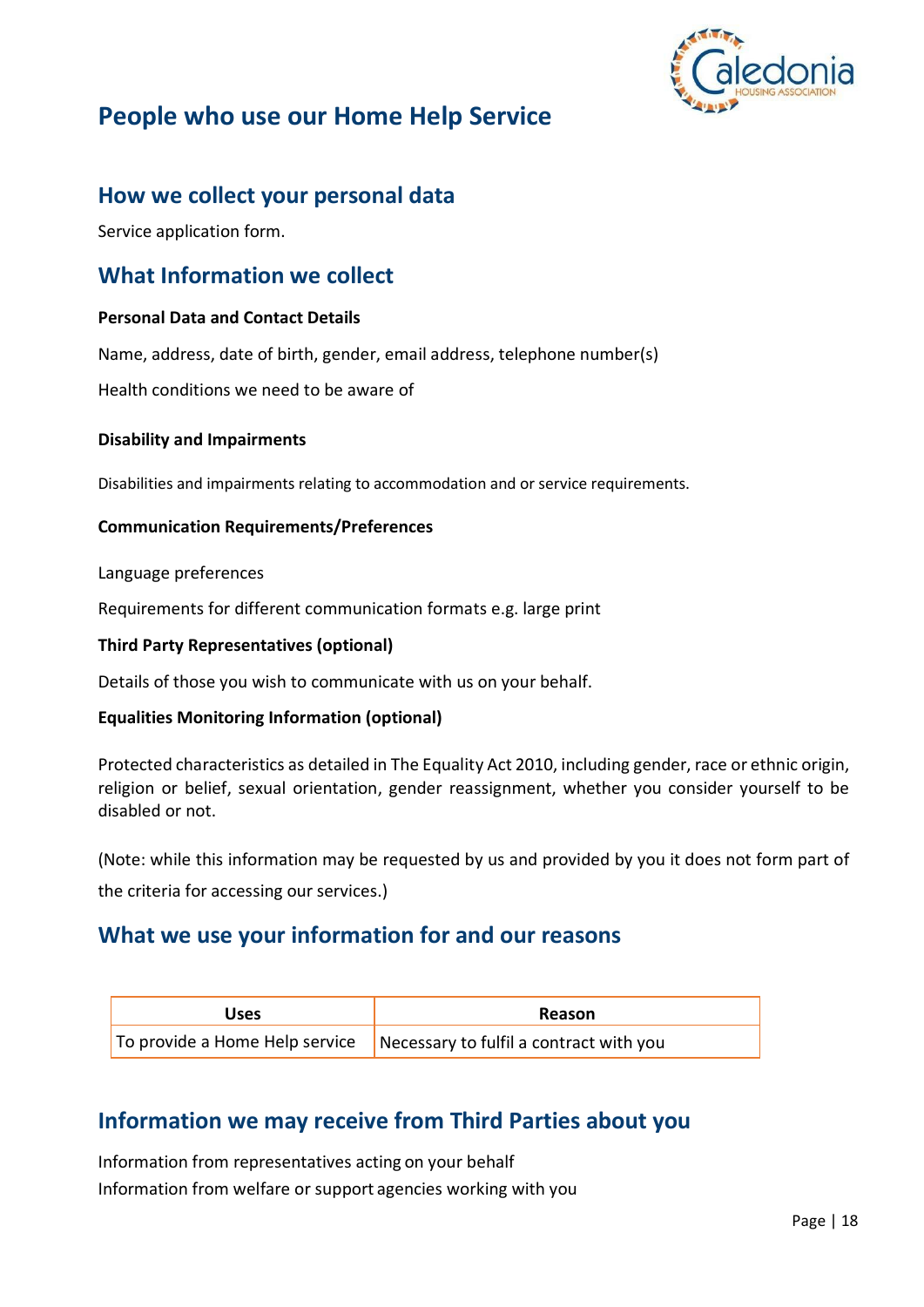

# **People who complain to us**

# **How we collect your personal data**

We collect your information when you raise a complaint with us via the telephone, in person, via a complaints form, email or letter.

# **What information we collect**

## **Personal Information and Contact Details**

Name, address, email address, telephone number(s), signature.

### **Complaint Details**

Any information you provide us in relation to the complaint.

## **What we use your information for and our reasons**

| Uses                                             | Reason                                   |
|--------------------------------------------------|------------------------------------------|
| To investigate complaint and provide<br>outcome  | Legal Obligation                         |
| To monitor and report on complaint<br>statistics | Legal Obligation<br>Legitimate Interests |

## **Who we share your information with**

If you have made a complaint about another individual it is not always possible to investigate and resolve it fully on an anonymous basis. If a complainant doesn't want information identifying him or her to be disclosed however, we will respect that.

We record and monitor complaints via our management information system, which is supplied and hosted by an external IT software provider.

If you have made a complaint about a staff member, your details and the nature of your complaint, will only be disclosed to the staff member's line manager(s).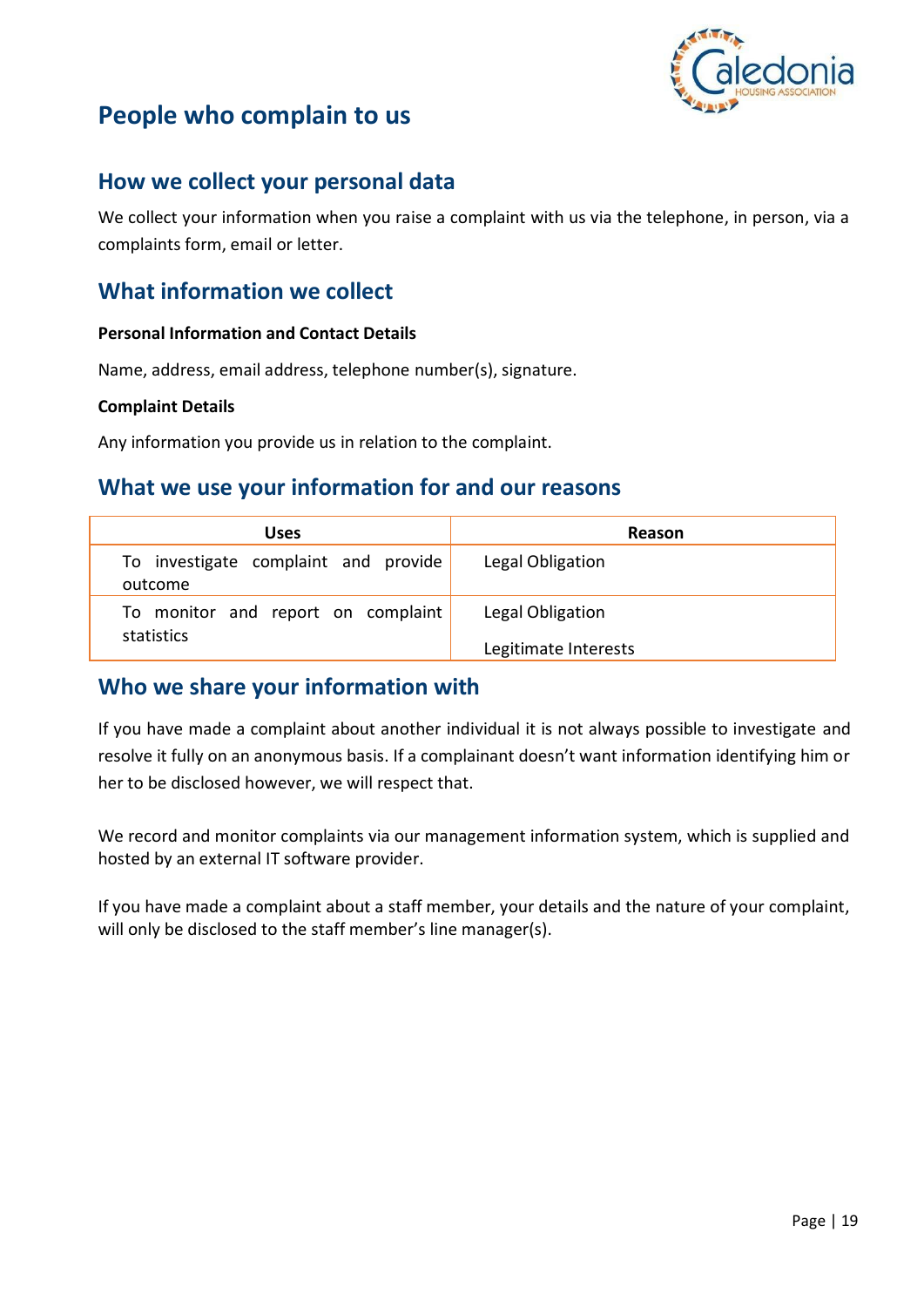

# **People who enquire, or ask us for information, about us**

## **How we collect your personal data**

We collect your information when you submit your enquiry or request via the telephone, in person, email or letter.

# **What information we collect**

### **Personal Data and Contact Details**

Name, address, email address, telephone number(s).

#### **Enquiry or request details**

Any information you have provided as part of your enquiry or request

## **What we use your information for and our reasons**

| Uses                                                              | Reason                                              |
|-------------------------------------------------------------------|-----------------------------------------------------|
| To respond to the enquiry or request                              | Legitimate interests                                |
| To monitor and report on the enquiries or requests<br>we receive. | Our legitimate interests to improve our<br>services |

# **Who we share your information with**

We do not share your information.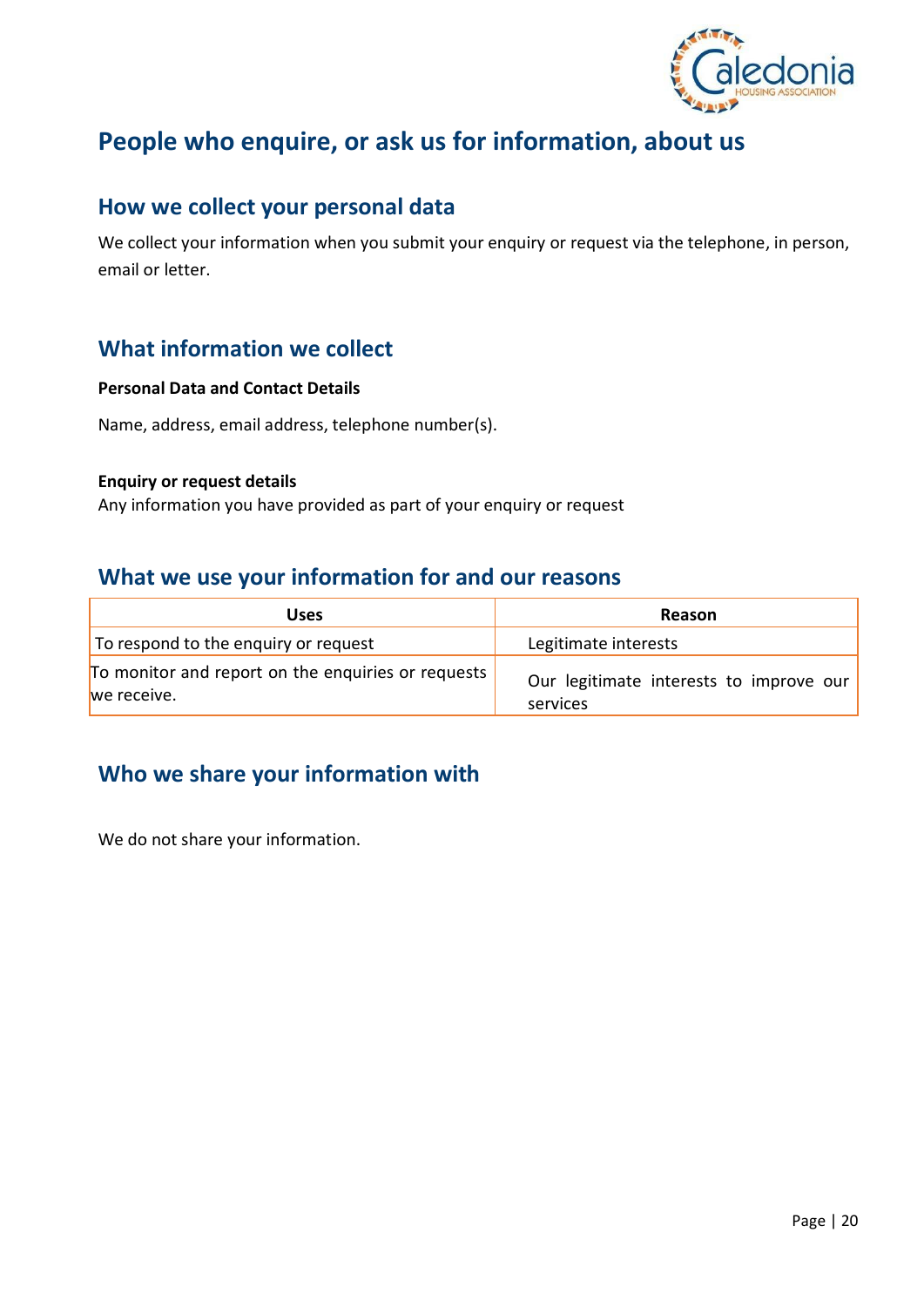

# **People Who Use our Website and Connect Portal**

Our website uses cookies. These are small text files that are placed on your computer by websites you visit. Our website contains further information on the cookies it uses and the purpose of these: [www.caledoniaha.co.uk/362\\_PrivacyStatement.html](http://www.caledoniaha.co.uk/362_PrivacyStatement.html) 

Our Connect online service portal, supplied by Housing Insights, provides users with real time access to information held in our management information system and an ability to directly submit service requests.

People provide the following information when they create an account: Tenancy number, Surname, Date of Birth, Postcode.

The portal uses this information to confirm their eligibility to become a Connect user at point of sign up and does not retain it thereafter. Users create a password when they create their account and use this, along with their email address, to identify themselves to the portal as a registered user each time they log in.

We do not have access to user account information. The portal provider monitors the volume of account sign ups and overall usage levels and reports this information to us periodically.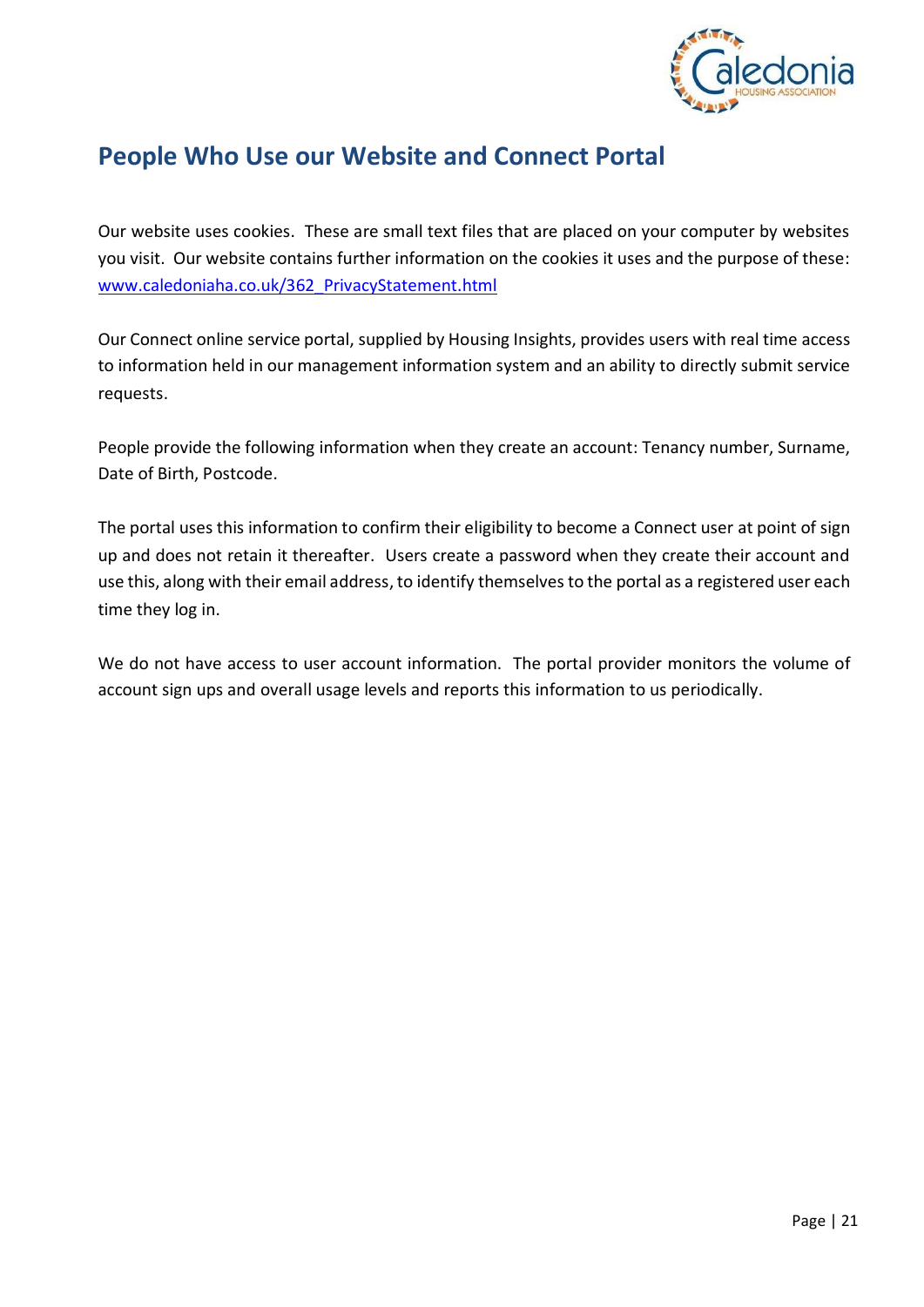

# **Consent**

If we are processing your personal data based on your consent then this will be made clear to you and will always be separate from any othermatter.

If you do give us consent to process your personal data then you will have the right to withdraw this consent at any time. You will always be informed how to withdraw your consent when we obtain it. If you are unsure please do not hesitate to contact our [Data Protection Officer.](mailto:CaledoniaDPO@caledoniaha.co.uk)

# **How long we keep your information**

We only hold your personal data for as long as necessary to fulfil the purpose it was collected for, as required by law or as set out in any relevant contract we have with you. Personal data which is no longer required will be destroyed securely.

Our records retention schedule is available on our website. This sets out the different records we hold and how long we retain these for.

# **Your Rights**

You have certain rights under Data Protection laws to ensure you remain in control of your personal data.

## **Right of Access**

You have the right to ask for copies of the information about you that is held by us. This is commonly known as a Subject Access Request. We are required to respond to this request within one month.

## **Right to Rectification**

You are entitled to have personal data rectified if it is inaccurate or incomplete. If we have disclosed this to third parties, we will tell you if this is appropriate and we will inform them of the rectification where possible.

We must respond within one month, extendable by two months where the request for rectification is complex.

## **Right to Erasure**

You have the right to request the deletion of personal data where there is no compelling reason for its continued processing or if we are processing it in an unlawful manner – for example if we are using it for a different purpose than originally stated.

## **Right to Restrict Processing**

You have a right to 'block' or suppress processing of your personal data, under certain circumstances. When processing is restricted, we are permitted to store the personal data, but not further process it. We can also retain just enough information about you to ensure that the restriction is respected in future.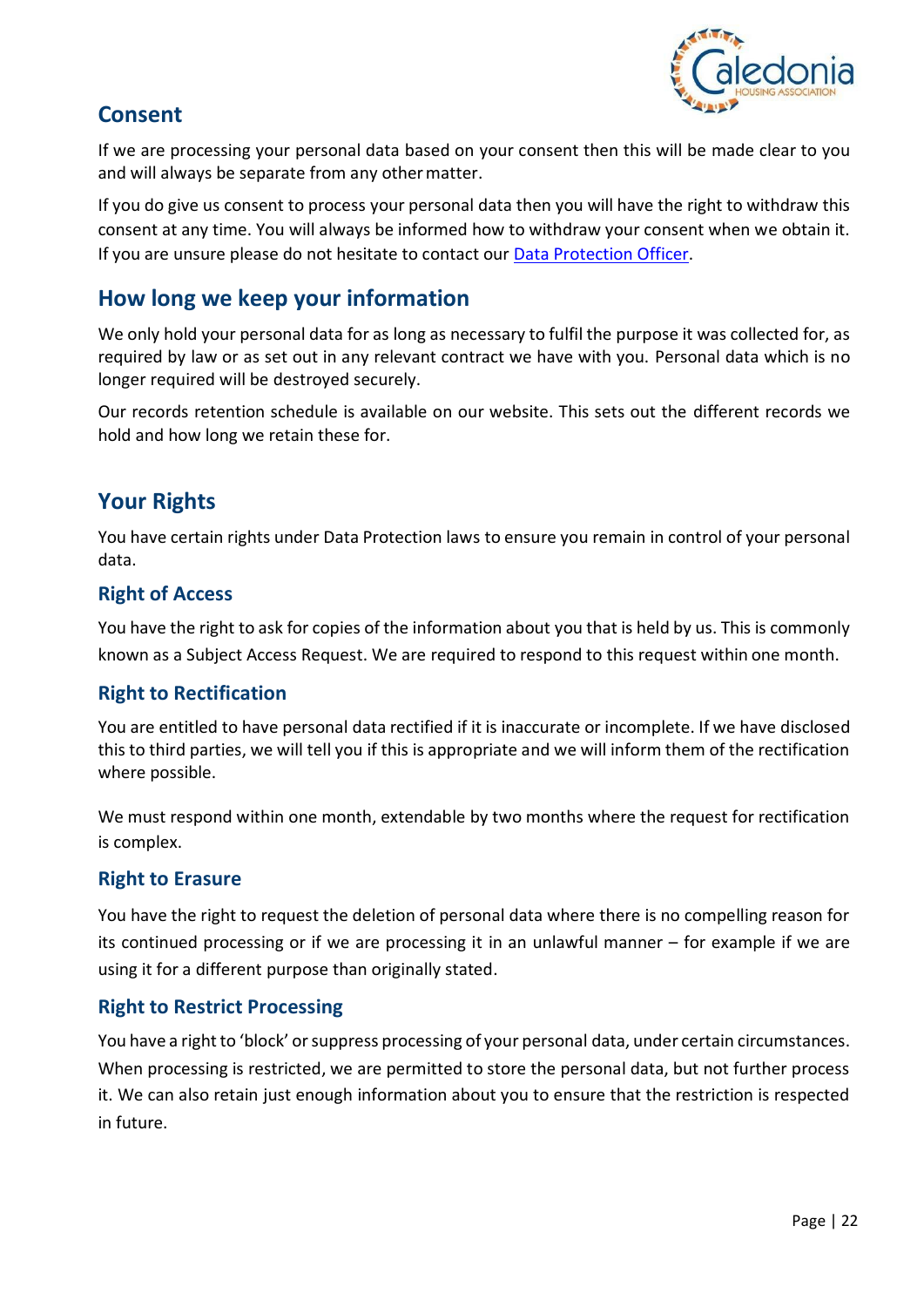

## **Right to Data Portability**

You can obtain and reuse your personal data for your own purposes across different services. This right applies where the processing is based on your consent or for the performance of a contract; and when processing is carried out by automated means.

## **Right to Object**

You have the right to object to:

- Processing based on legitimate interests or the performance of a task in the public interest or exercise of official authority (including profiling);
- Direct marketing (including profiling); and
- Processing for purposes of scientific/historical research and statistics in certain limited circumstances.

## **How to use your rights**

Please contact our [Data Protection Officer](mailto:CaledoniaDPO@caledoniaha.co.uk) who will guide you through how to make any requests inrelation to your data rights, or if you have any other queries about the Data Protection legislation or Caledonia's Data Protection Policy.

# **Security**

We are committed to ensuring that your personal data is secure. In order to prevent unauthorised access or disclosure, we have put in place appropriate technical, physical and managerial procedures to safeguard and secure the information we collect from you. You can read our full Data Protection Policy on our website.

# **Transfers outside the UK and Europe**

We do not transfer personal data outside of the United Kingdom.

# **Marketing**

We do not share or sell your personal data to third parties for marketing purposes.

# **Further Processing**

If we wish to use your personal data for a new purpose, not covered by this Privacy Notice, then we will provide you with a new notice explaining this new use prior to commencing the processing and setting out the relevant purposes and processing conditions. Where and whenever necessary, we will seek your prior consent to the new processing.